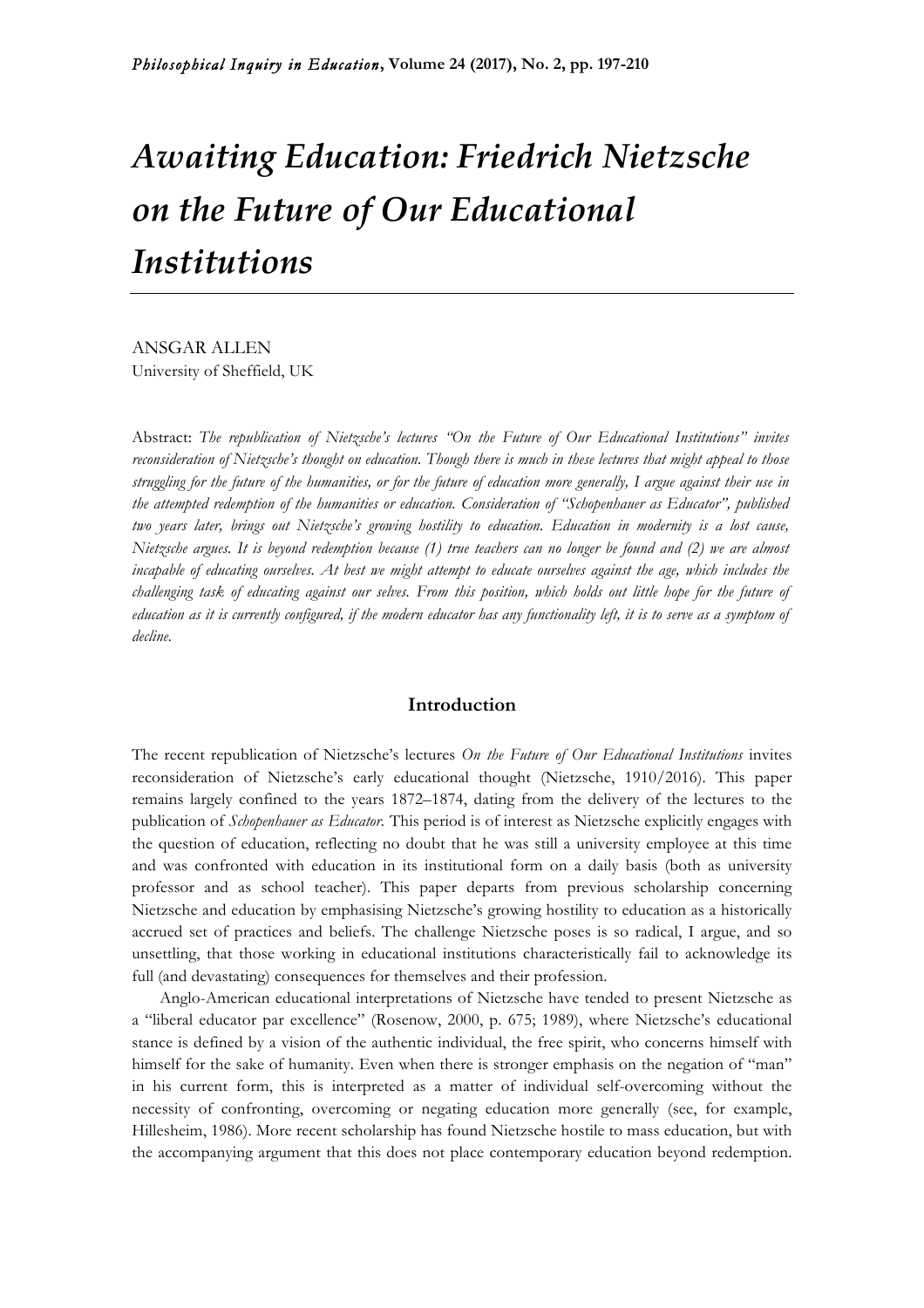We can both "listen to" Nietzsche's philosophy, and "ignore its claims about the detriments of mass education," as we reformulate mass education so that it satisfies more radical forms of selfhood (Bingham, 2001, p. 338).<sup>1</sup> More self-consciously "post-structural" interpretations of Nietzsche have appeared (Peters, Marshall, & Smeyers, 2001), but have been criticised for "watering down" the less palatable bits of Nietzsche's philosophy in order to mount a critique and rescue of contemporary education from neoliberalism and economic subjugation (Rosenow, 2004).2 Other deployments have adopted Nietzsche to the cause of democratic education, or a version of it, that incorporates some kind of quest for higher culture.3 So, for example, over a series of papers, Jonas (2009; 2013; 2016) has sought to rehabilitate Nietzsche and make him useful to present-day democratic societies, most recently by arguing that in *Schopenhauer as Educator* Nietzsche develops a vision of human excellence and flourishing which balances the needs of the many with the cultivation of individual greatness. This vision could be applied with modification to present-day democratic societies, Jonas argues, that would better serve collective wellbeing if they expended more effort generating the conditions necessary to support the cultivation of great educators, who have achieved a level of intellectual and spiritual harmony that will allow them to serve as exemplars for the rest of us, raising us up by the force of their example. Jonas suggests that, in the context of Nietzschean scholarship more broadly, this is a somewhat heterodox interpretation, though scholars outside the philosophy of education (e.g., Young, 2010; 2014) do mount similar arguments against "anti-communitarian" interpretations of Nietzsche. Certainly within education the overall direction of his critique—using Nietzsche to save education in some way (and thereby save us)—is hardly unusual in papers dealing with the educational implications of Nietzsche's thought.

Against the overall thrust of such readings, which render Nietzsche subservient to the overall project of educational critique (that is driven by its commitment to education before all else), this paper will argue that Nietzsche provides good reason for suspecting that modern education is beyond redemption. We should certainly not look to our educators in the hope they might supply cultural exemplars and thereby help us escape our condition. If the modern educator has any functionality left, Nietzsche argues, it is to serve as a symptom of decline.

#### **Nietzsche and the Educational Promise**

If we were to attempt a more unsettling reading of Western education, it might claim—drawing perhaps from Heidegger's Nietzsche—that the basic architecture of Western education (like Western metaphysics) is promissory (Heidegger, 2002). In this way, education delivers us to perpetual disappointment, having us oscillate between hope and despair, between ideals that are gradually "proved unattainable" and our "despondent and timid revival[s] of antiquity," by which we continue in search of ideals that would redeem us, though they remain forever beyond our reach. All of this "engenders a restlessness, a disorder in the modern soul," Nietzsche argues. It excites "apathy and disgust" (1873–1876/1997, p. 133), and delivers us to a "passive nihilism" (1906/1906/1968, §22), a fruitless wandering and a "joyless" existence (1873–1876/1997, p. 133). This is how education diminishes us whilst promising to raise us up.

It seems odd, then, that in his youth even Nietzsche appears susceptible to the promise of a true education. Nietzsche begins by claiming in the first lecture "that I, like you, would listen to anyone who promised to teach me" about the future of education (1910/2016, pp. 3–4). But here, as in *The Birth of Tragedy* (1872/2003), there is no clear argument for or against metaphysics (see Porter, 2000) and the promises that are made in its name. Nietzsche's position is more ambiguous. Although the lectures mobilise metaphysical concepts, this deployment is perturbed by their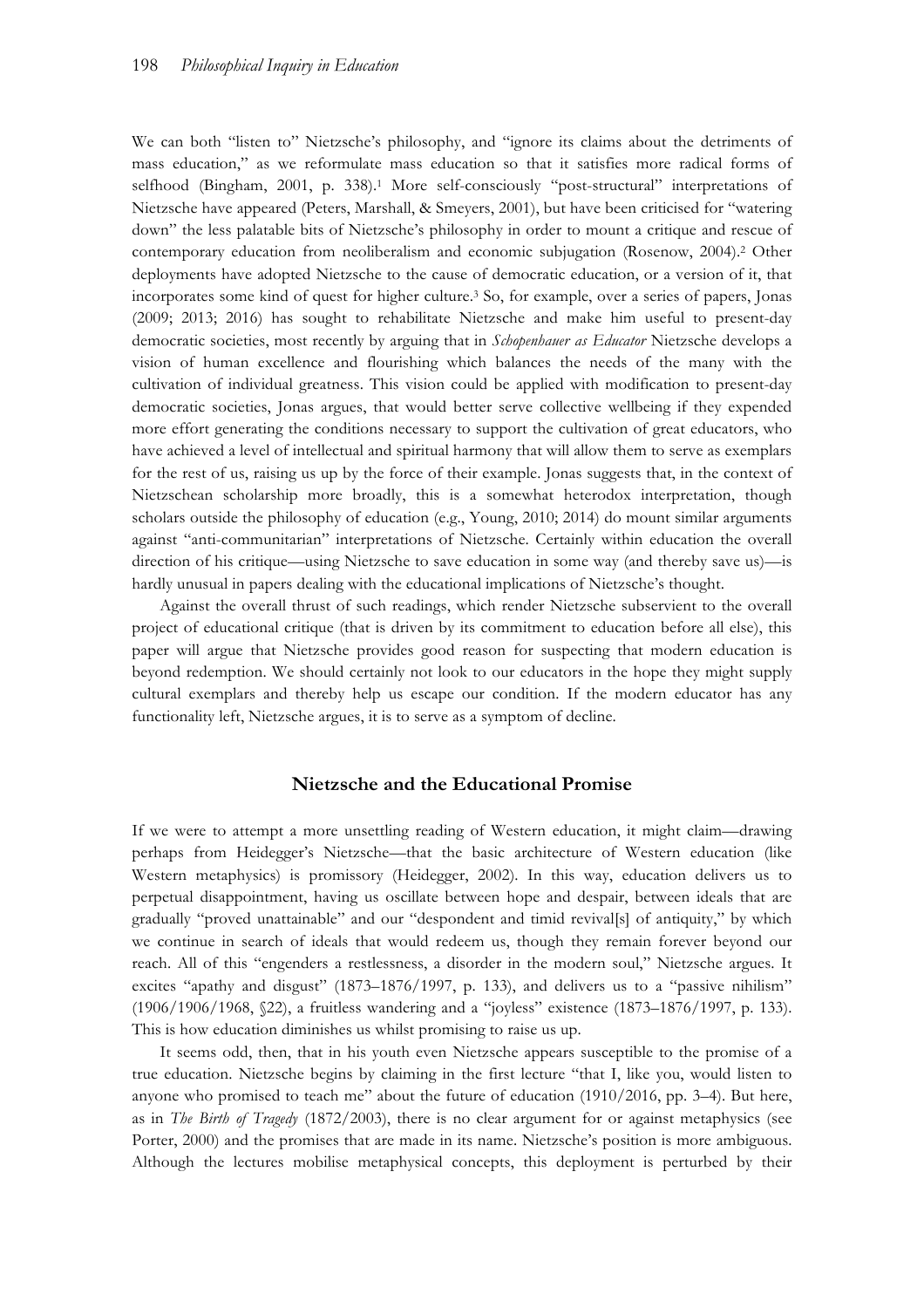content (itself perturbed by their form: a fictional account reporting a conversation between a philosopher, his companion, and two students). Hence their main character, the philosopher, at one point falls into a frenzy directed at those who would associate the "true education" of which he speaks with some kind of idealism:

Anyone pleased to call this demand "idealistic," or indeed related to any "ideal" at all, no doubt hoping to fob me off with some kind of compliment, deserves the answer that what we have at present is simply villainous and disgraceful. Someone freezing in a barren wasteland who demands warmth will practically go out of his mind if he is accused of being idealistic. (1910/2016, p. 64)

This places a question mark on the idea that Nietzsche is seeking to defend some kind of ideal education, or educational ideal, from its recent debasement by all that went by the name of culture in his century. Admittedly, as his characters submit German institutions (its schools and universities) to sustained attack, they do hint throughout their discussion at the possibility of a solution, one that involves rebuilding education on an entirely different value base. German culture is itself completely corrupted, Nietzsche tells us, and so must be entirely reconstituted. Hence education cannot appeal to existing culture; it awaits something, someone else, perhaps the coming of a great teacher who will guide us out of our current predicament because we are no longer able to guide ourselves. In the lectures, it awaits the philosopher's revered friend, who approaches but never arrives, since the last and promised sixth lecture is never given, a lecture that might have resolved the discussion and revealed what a true education should work towards and orient itself by. The solution to the crisis of education that Nietzsche indicates is not finally described. The great educational teacher, who will lead us out of this mess, never arrives. This point is easy to miss, indeed we are determined to miss it, since as educators, educational employees and educational critics we are defenders of education ourselves. We must believe that a redeemed profession will eventually triumph against everything that debases education in our eyes.

As such, these lectures are at risk of being co-opted. Because they appear at first sight to offer a typical defence of "true culture" against its corruption, they can be mobilised in a defence of liberal education that guards against instrumentalism and promotes education as a process of refinement and self-transformation. In the lectures, we encounter a humanism of sorts: We come across the conceit that judges social existence by the extent to which it hinders or assists the perfection of individual human beings as self-realising subjects. We also come across an old nineteenth-century fear that an increasingly democratic society threatens the highest cultural achievements to date because it enshrines the values of the ordinary, the mediocre, because its needs are of the moment, because it is focused upon the present. These lectures appear to bolster the old idea of a liberal education, the idea that culture and literature must be defended by a learned class to keep society healthy, give it purpose, and orient it to the future (see Knights, 1978). Since traces of those ideas can certainly be found within the lectures, they can be read as a forthright though idiosyncratic defence of true culture and true education. It seems that even Nietzsche, the great iconoclast, agrees that culture must be protected by an elite vanguard of likeminded, highly-educated people (see Jonas, 2016; Young, 2010).

For this reason, these lectures and related works deserve further attention. The ensuing commentary seeks to explore Nietzsche's hostility to education on multiple fronts. I do not foreground my own arguments, though they are sometimes implied. It seems more important to explore the radical nature of Nietzsche's own confrontation with education, as a warning to those who use Nietzsche but remain unperturbed.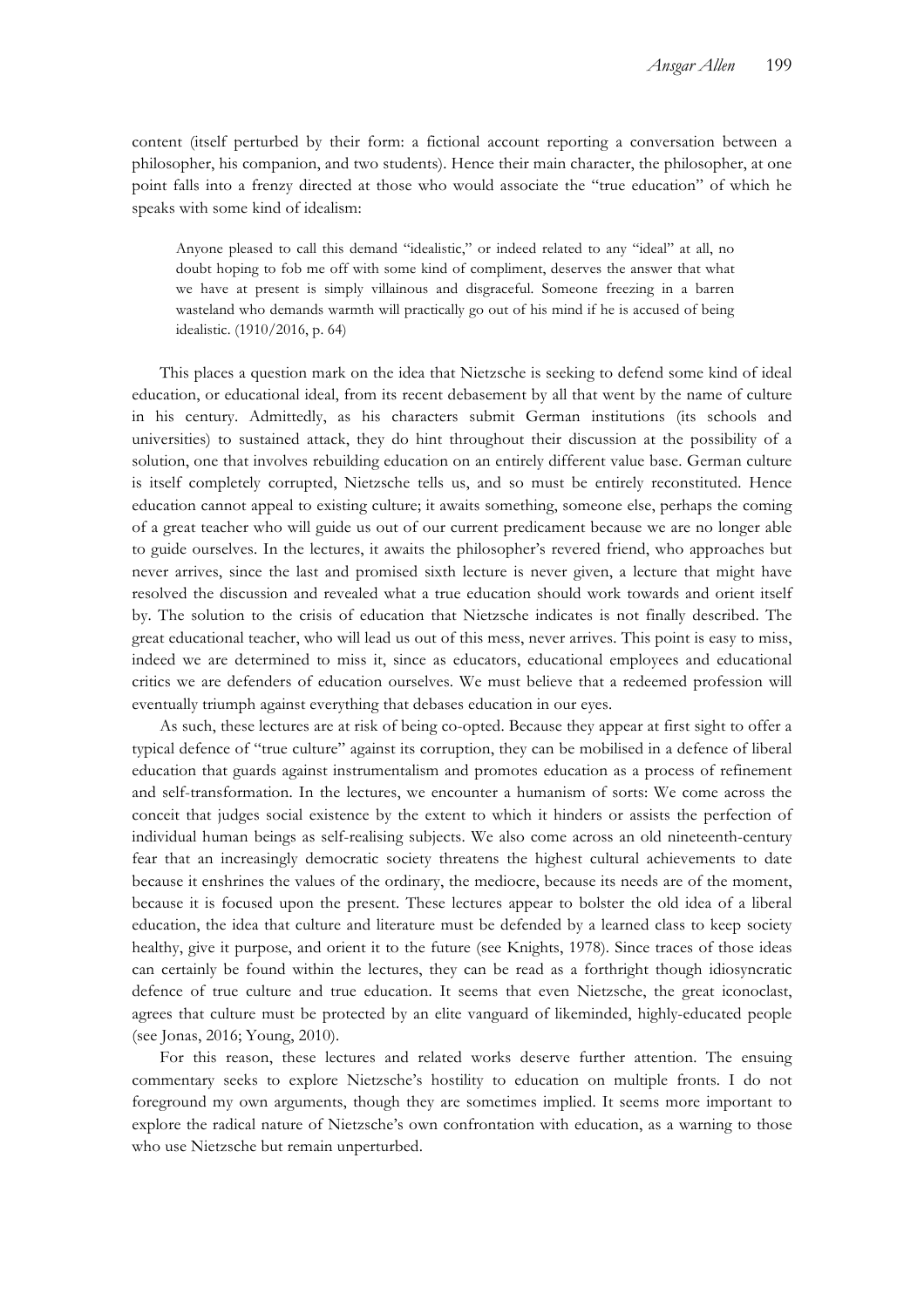# **The Lectures: A Failure to Deliver**

We might suspect these lectures *On the Future of Our Educational Institutions* of more devious intent. As such they would be less easily co-opted by current interests. We could perhaps even sense an element of parody operating within them, where the educational good they seem to defend is undermined by its exaggeration and eventual denial. Nietzsche's position is at the very least ambiguous. In the fourth lecture, Nietzsche refers to their overall form as that of "marionette theatre" (1910/2016, p. 53)—suggesting that he, himself, is at one remove from the puppet show he has assembled. Later, in a letter, he suggests they were "disguised as a farce" (1996, p. 109). Nietzsche was certainly conscious of their failure to provide what they promised to deliver. In a following correspondence, he recognises they "break off suddenly" after "such a long prelude, with the thirst for real new thoughts and proposals tending more and more to end up in mere *negativis*  and prolixities" (1996, p. 112):

One gets parched while reading them, and then there is nothing to drink at the finish! What I had in mind for the last lecture—a very droll and colourful scene of nocturnal illuminations—was not exactly suitable for my Basel public, and it is certainly a good thing that the words stuck in my throat… [T]he last lecture will certainly never be worked out. (p. 112–113)

Read as a self-conscious failure to deliver, these lectures might hinge on the Cynic gesture found halfway through of the old philosopher's dog that bites one of the two students who come running over.4 They have been eavesdropping but emerge from their hiding place when the philosopher and his companion break off their conversation and prepare to depart. Launching themselves upon these two unsuspecting figures, the students are desperate to hear more about the future of education, but their efforts to embrace the philosopher "end in complete failure… A strange and horrible tussle in the dirt ensued between man and dog" (Nietzsche, 1910/2016, p. 57). It would seem that the two younger men fail to understand the significance of this event:

In the name of everything cultural and pseudo-cultural! What is this stupid dog doing here? Away, damned cur, uninitiated and never to be initiated! Away from us and our innards, too! Retreat in silence, silence and shame! (p. 59)

If the dog constitutes a Cynic interruption, it casts doubt on the possibility that the philosopher and his companion can lead the students to higher things, to a fuller conception of culture and education. Upon this reading, where the true education that all await is lampooned if only briefly, the philosopher's remark a page earlier could be inserted straight into *Waiting for Godot* (Beckett, 1956/1986):

It has grown dark. You know who we're waiting for, but he won't come now. We have stayed late for nothing. We should go. (Nietzsche, 1910/2016, p. 58)

The point about this kind of wait is that the promised object never arrives. We wait and we become parched while waiting. As we thirst, we begin to wonder if we might occupy ourselves better whilst waiting, resourcing ourselves less and less on the promise that a great teacher will arrive and rescue us. This reading of the lectures is tempting indeed, as they do assert over and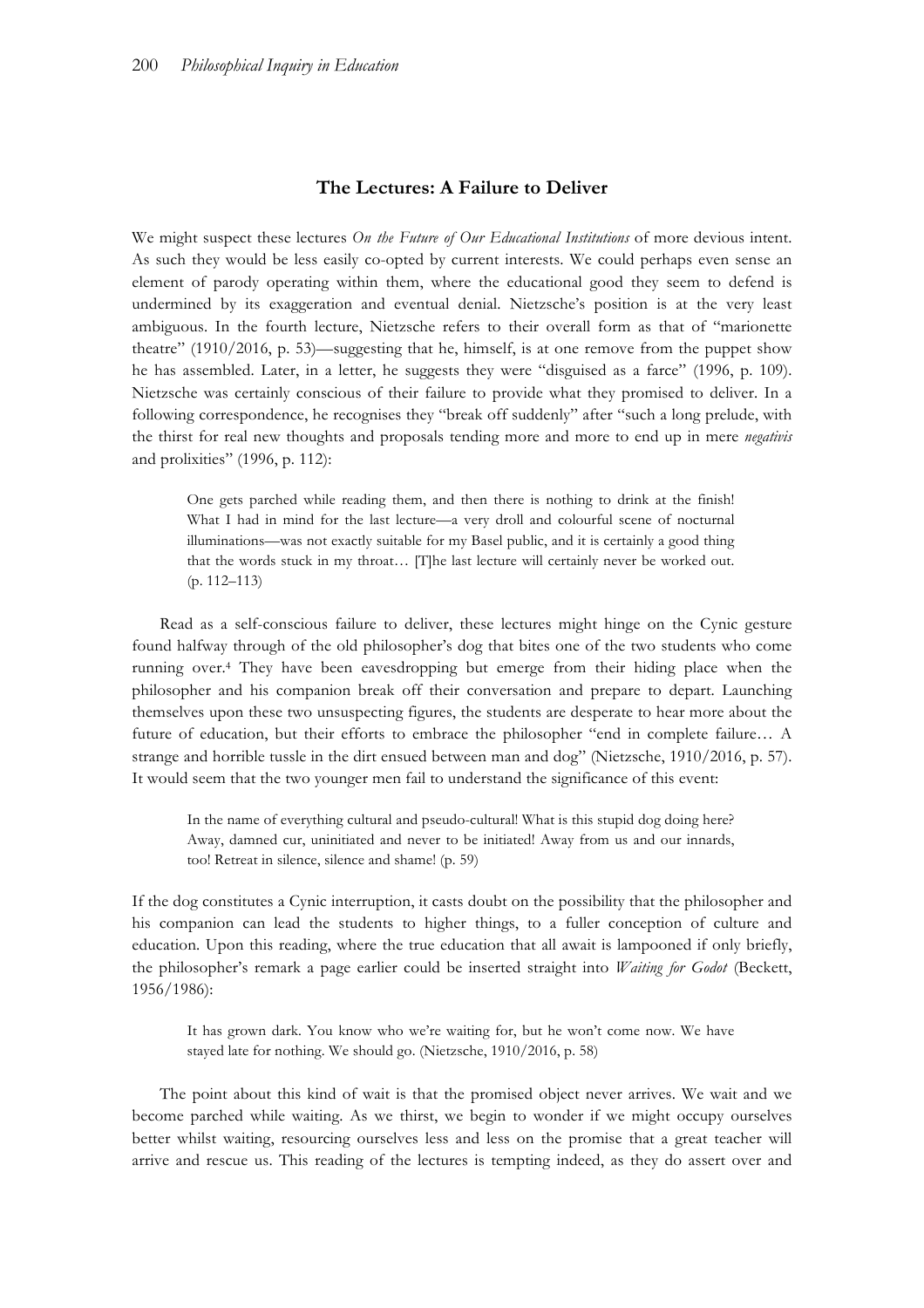again the near impossibility of the arrival or revival of a "true education." The number who will ever attain it is "unbelievably small," and "to achieve even this small quota" would be impossible unless "a great mass of people" were not first "tricked, seduced, into going against their nature and pursuing an education." The "ridiculous disproportion between the number of truly educated people and the size of our monstrously overgrown educational system" must be concealed. This is the "real secret of education" that must never become known (Nietzsche, 1910/2016, p. 14). It is necessary that so many under-labourers labour in pursuit of the promise of education, so that the few may attain it, though even then the promised few are almost destined to fail. At the same time, too many of the under-labourers and followers of the educational promise fall into the trap of believing themselves to be one of those few; the philosopher's companion included. They believe themselves to already have that promise, to be people of promise, promised people. They forget that they are still waiting, believing they have arrived.

We can perhaps detect here a growing ambivalence with regard to the promise education makes. We can see, or at least read into these lectures the makings of a farce: four philosophicallyminded people wait, bemoaning their current predicament, filling time with commentary but doing little to move beyond it. They remain there, expectantly waiting, positioned at the end of a small plateau, when it might be better for them to move on.

# **No Teachers: The Stars Have All Gone Out**

Similar themes recur in *Schopenhauer as Educator* published two years later. Nietzsche confesses his earlier desire for a philosopher-teacher (read Schopenhauer) who would bring order to his disordered modern self. Yet, at the same, time Nietzsche recognises that in modernity "men have become so complex and many-sided" that it is no longer possible to "mould the whole man" according to a single philosophy or "planetary system." Being so multifaceted now, men "become dishonest whenever they speak at all" (1873–1876/1997, pp. 131–133). These moderns are made of too many divergent component parts, and as such, cannot deliver themselves those teachers they need.

*Schopenhauer as Educator* is not entirely pessimistic, however. The essay remains beholden to the idea that redemptive men might still be made, men who would guide us out of the morass of our times. And we might read it at that level, as an attempt to outline that project of redemption, and set out its key stakes. The problem with this more positive, optimistic reading is that it satisfies our desire all too soon to save education from itself. We find all too easily in Nietzsche some kind of affirmation of that mission, our mission, where "every gesture [of his] which is not clearly a denial counts as agreement" (1873–1876/1997, p. 139). In this context, our context, it is worth attending to the pessimism of *Schopenhauer as Educator* more closely.

Firstly, Nietzsche states that he, himself, is *not* one of the redemptive men we have been waiting for. As a non-redemptive man, Nietzsche can only gesture to what the redeemers might do for us. Here Nietzsche's failure to fully substantiate the redemptive project that is hinted at, elliptically and speculatively, throughout *Schopenhauer as Educator* bears comparison with the omission of the final sixth lecture already discussed. His failure or refusal to attempt a full solution to the problem he outlines is symptomatic and entirely consistent with his position, which we might describe as a form of resolute, unflinching perception; an awareness of the sheer magnitude of the difficulties we are faced with.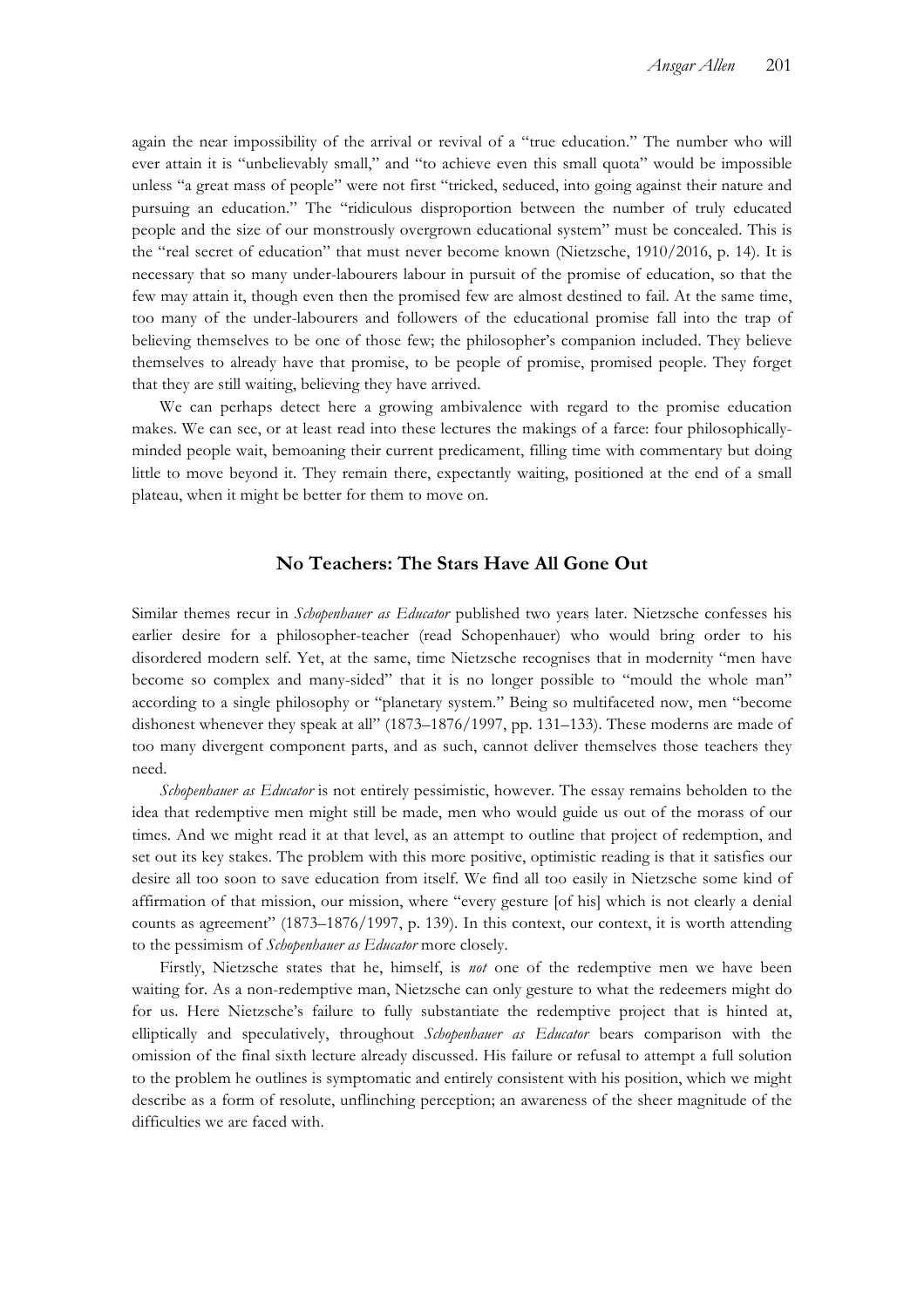Unlike Nietzsche, who would hope to tolerate a world without ultimate sanction, those modern men he describes in *Schopenhauer as Educator* feel themselves to be somewhat splintered, and seek all too urgently to find firm footing somewhere, anywhere. Anticipating Nietzsche's famous passage in *The Gay Science,* we know how they are doomed to drift without fixed horizon, for that horizon was wiped away with the death of God. This earth was unchained from its sun; there are no fixed orbits now, no fixed reference points remaining (see Nietzsche, 1887/1974, §125). We desire them more desperately for that reason:

Never have moral educators been more needed, and never has it seemed less likely they would be found; in the times when physicians are required the most, in times of great plagues, they are also most in peril. For where are the physicians for modern mankind who themselves stand so firmly and soundly on their feet that they are able to support others and lead them by the hand? A certain gloominess and torpor lies upon even the finest personalities of our time, a feeling of ill-humour at the everlasting struggle between dissimulation and honesty which is being fought out within them, a lack of steady confidence in themselves—whereby they become quite incapable of being signposts and at the same time taskmasters for others. (Nietzsche, 1873–1876/1997, p. 133)

Even the finest personalities of our time are incapable of being signposts, taskmasters, or teachers of others, Nietzsche argues in this extract from *Schopenhauer as Educator*. Moral educators, who can promise to deliver us from ourselves, are needed so urgently because they are so desperately absent. None, not even the best, stand so firmly and soundly on their feet that they can deliver what they promise—all are cast adrift in the great problems of our times. Here then, Nietzsche remains at the very least ambivalent about the educational promise, and the extent to which teachers can point us towards it.

Though Nietzsche once yearned, as he writes, for "a true philosopher as an educator who could raise me above my insufficiencies insofar as these originated in the age," and "in this condition of need, distress and desire … came to know Schopenhauer" (1873–1876/1997, p. 133), he would not be satisfied for long. We can already detect his growing dissatisfaction with Schopenhauer's work in *Schopenhauer as Educator*, an essay in which Schopenhauer's philosophy is conspicuous by its absence. As Nietzsche's adopted educator, Schopenhauer serves a different function, offering the example of his life (as Nietzsche imagined it) where Schopenhauer suffered alone for his philosophy, a philosophy of gloom and deep pessimism. Schopenhauer's example drove Nietzsche, as he later reflected, to a path that would involve great suffering of his own. It drove him "to scepticism against everything I had previously defended and held worthy of high esteem—including the Greeks, Schopenhauer, and Wagner—against the genius, the saint—the pessimism of knowledge. By means of this *detour* I arrived at the *heights* with the fresh wind" (1873– 1876/1997, p. xix). Nietzsche was prompted by Schopenhauer to embark on a process of selfovercoming, questioning his earlier allegiances, moving beyond them—a deeply painful process entailing the "complete overturning and conversion of his being" (1873–1876/1997, p. 153). As Nietzsche later wrote in *Ecce Homo*, we find depicted here not "Schopenhauer as Educator" but "Nietzsche as Educator," or at least Nietzsche struggling to educate himself (1908/2004a, p. 58).

Nietzsche suggests that his greatest teachers were people he had to overcome, and finally become absolutely disappointed by, a process that is already well underway in *Schopenhauer as Educator*: "When in those days I roved as I pleased through wishes of all kinds, I always believed that at some time fate would take from me the terrible effort and duty of educating myself" (1873– 1876/1997, p. 130). Nietzsche hoped he would discover a philosopher who could be his ultimate guide, an educator in whom he would have more faith than he had in himself. This "educating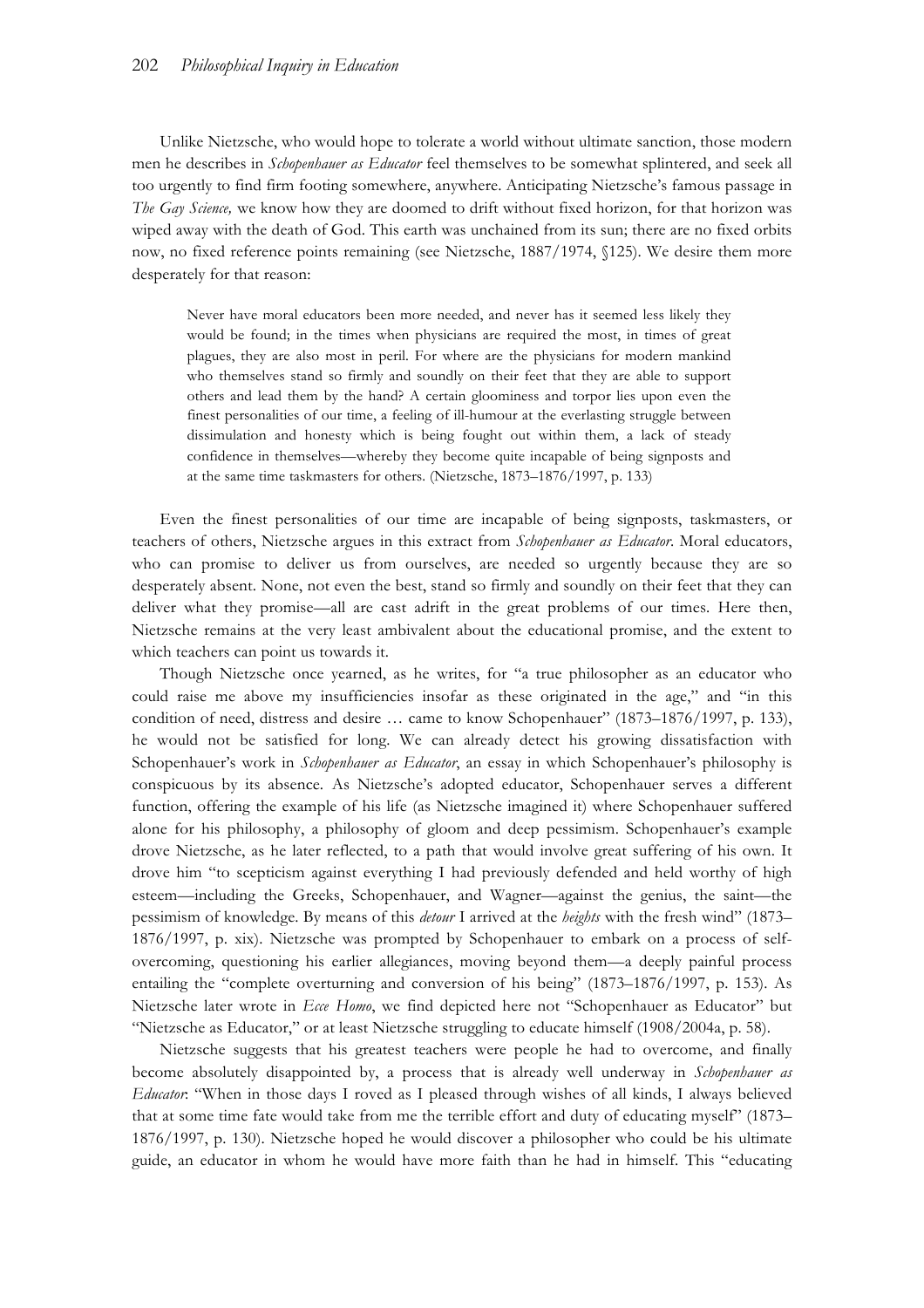philosopher of whom I dreamed" would see into his very being, and bring out what was already latent within (1873–1876/1997, p. 131). To his dismay, Nietzsche found one can "run through all Germany" with this need in one's heart "and fail to find what one is seeking." Against this profound absence, nothing "displays the arrogant self-satisfaction of our contemporaries more clearly," Nietzsche claims, than the fact that most are basically satisfied with what education now offers (1873–1876/1997, p. 131). Modern education obeys the principle "more the better" without questioning what it works to offer more of. More schools, more teachers, more scientists. But to what end? The question itself appears simple, but there is nobody left qualified to answer. There are no educators remaining who might be its exemplars. There is no higher maxim to which they might appeal, and so we are left "consuming the moral capital we have inherited from our forefathers, which we are incapable of increasing but know only how to squander" (1873–1876/1997, p. 132).

Nietzsche's growing suspicion of our need for a teacher, of what that need does to us, returns in later work, as Zarathustra famously pronounces: "One pays a teacher poorly if one remains only a student" (1883–1891/2008, p. 68). Zarathustra attacks not only the continued faith and devotion of his followers, but so too their initial act of faith. His followers were too willing, too reverent, too needy, too dependent from the outset. It is a fault Nietzsche can understand, since he has seen it in himself, as he declares again in a retrospective discussion of his early work (see his Preface to the 1886 edition of *Human, All Too Human*). He admits to using figures such as Schopenhauer or Wagner as proxies, as if they were teachers and companions of "enchanting intuition" worthy of his respect, though he claims that he was also, at the same time, "clear-sighted enough" about their "incurable" faults. To believe in these great educators, to entertain so much falseness, was the price he paid for his truthfulness. It was a necessary act of "self-deception" and "self-preserving cunning," for he could not yet quite reconcile himself to the fact that none such great spirits or exemplars existed (1878/2004b, Preface §1).

# **Without Teachers: The Problem of the Self-Educated**

It would seem that without fixed horizons, and with no great leaders or teachers, the student must fall back upon his or her own resources. There is nothing else upon which to cling. And yet, having declared that true teachers no longer exist, Nietzsche does not allow us to assume that we might educate ourselves, at least not without considerable difficulty. It seems that prior training is necessary, but that, precisely, is what is lacking. Those who seek independence without sufficient training (those who have not been taught) are too vulnerable to the atmosphere of the present: it "continually soaks into us through countless capillaries, with our every breath." Its influence is almost impossible to escape, for "no solitude is lonely and distant enough to put us out of reach of its clouds and fogs" (Nietzsche, 1910/2016, p. 69).

There is little space here to outline the problem of the self-educated in any great detail. Suffice to say, Nietzsche's argument appears to hang on the idea that the self-educated will fail to disentangle themselves and set out alone, since they do not have the strength, and are not sufficiently prepared for the barren wilderness that the self-educated must presumably endure. Those attempting to educate themselves will form themselves, perhaps despite themselves, for the moment rather than against it. This is how the educational promise weakens and domesticates the self-educated, Nietzsche argues. It isolates those attempting to tear themselves from unthinking adherence to tradition, and so lift themselves up. It exhausts and confuses those who seek to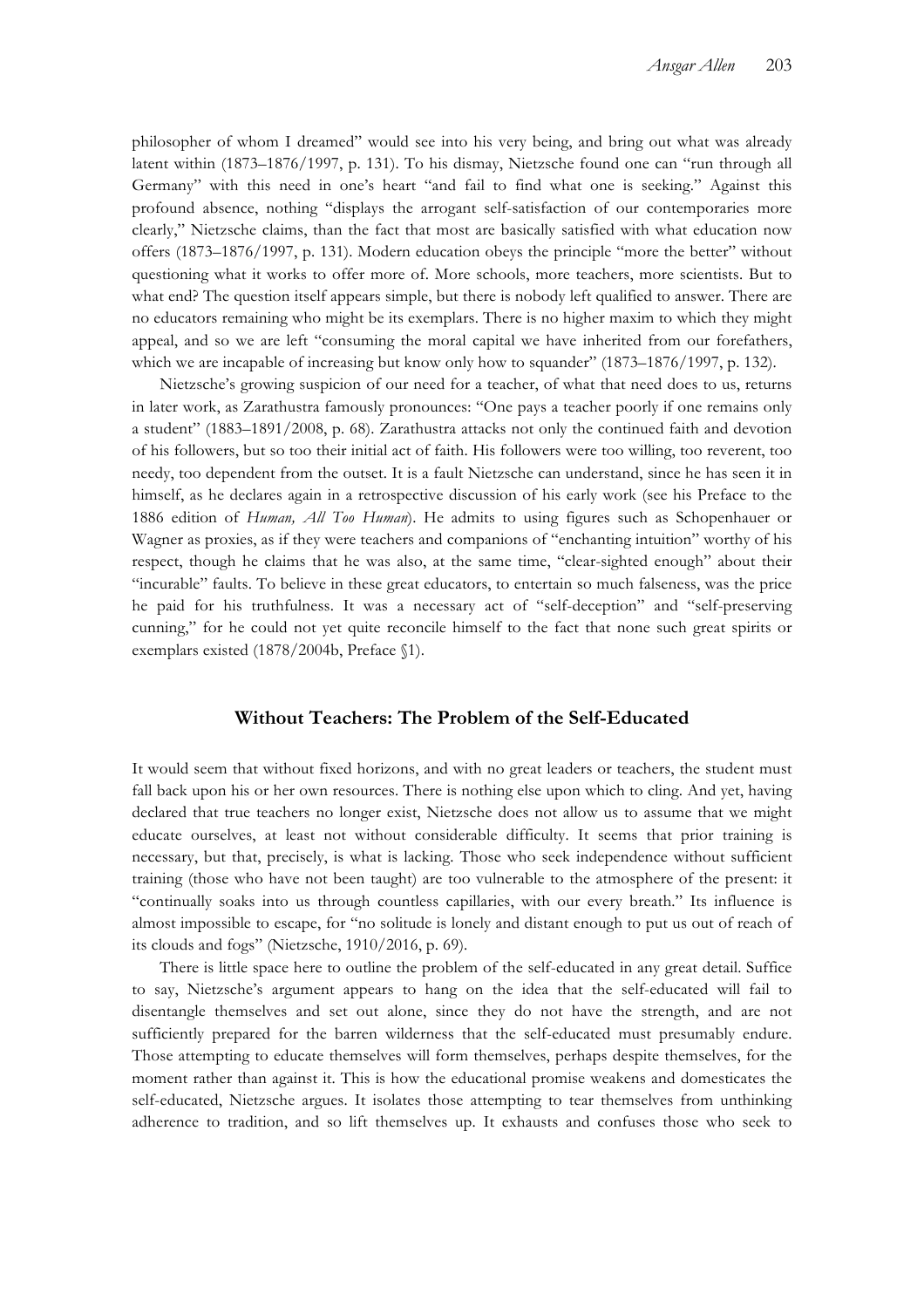become independent, or self-reliant; those who wish to better themselves without subordinating themselves to a higher authority.

Nietzsche's account of this process is narrated at length (1910/2016, pp. 79–80). The complex descent he describes passes through various stages of disappointment to the ironic scepticism and incessant busyness that Nietzsche claims to detect in his contemporaries. These stages can be viewed as symptoms of despair, disavowed and buried within the self, a condition that afflicts those who have for so long fervently desired true education, and pursued it in themselves, but have remained disappointed. They hide from themselves and conceal the fact that they have failed, and must fail, because the stars that would guide them "have all gone out" (p. 80). Each stage of disappointment is, in its own way, the outcome of an educational promise that cannot be realised if the guides, teachers, or cultural exemplars are absent, and if we have not yet learned how to forge out alone.

Confined to the moment, lacking the strength to become truly free, educated people attach themselves to "delusions of freedom" (Nietzsche, 1910/2016, p. 79). There is, nonetheless, growing bad conscience on that account. The failure of moderns to educate themselves from nothing, to release themselves from the accumulated effects of tradition, eventually manifests in "educated" people as a "flight from themselves, a desperate self-annihilation" carried out by those who have internalised their "rage against a culture that no one was willing [or able] to show them how to reach" (p. 81). Educated distractions abound, but nothing manages to stifle our sense of inadequacy:

The same sigh gushes forth from our degenerate literature and the senselessly bloated book-scribbling of our scholars… Whole mountains of printed pages are shovelled on but memory refuses to be stifled, and every so often it repeats the refrain: "Man of degenerate culture! Born to education, and raised in miseducation! Helpless barbarian, slave to the present, lying in the chains of the passing moment, and hungering—always, eternally hungering!" (p. 81)

These "educated" people and lovers of culture require educators but none appear. They know not how to educate themselves. But they hunger for education and culture. Half-starved, in pain, they cannot see what is to be done.

# **Without Teachers: To Educate Against the Age**

If education is still possible in some form, in any form at all that might be worth pursuing, it must, for Nietzsche, be radically oppositional, and should avoid both the desire for a teacher and the conceits of the self-educated. The challenge as outlined below is actually rather visceral: Each student (where the masculine is used by Nietzsche as the default) must "gain insight into his own want and misery, into his own limitedness." Through such enquiry—which is agonising in the root sense in that it takes the form of a battle—the follies and ineptitudes of the individual and so too the age must become known. The student must feel the sheer magnitude of the task, nearly to the point of resignation. This student must realise there is no easy way out, no quick rescue from "the profound depression he feels at the valuelessness of his existence" (Nietzsche, 1873–1876/1997, p. 142).

The meaning of education, for Nietzsche, is defined in opposition to almost everything that constitutes education in his time. A Nietzschean declaration for education only makes sense insofar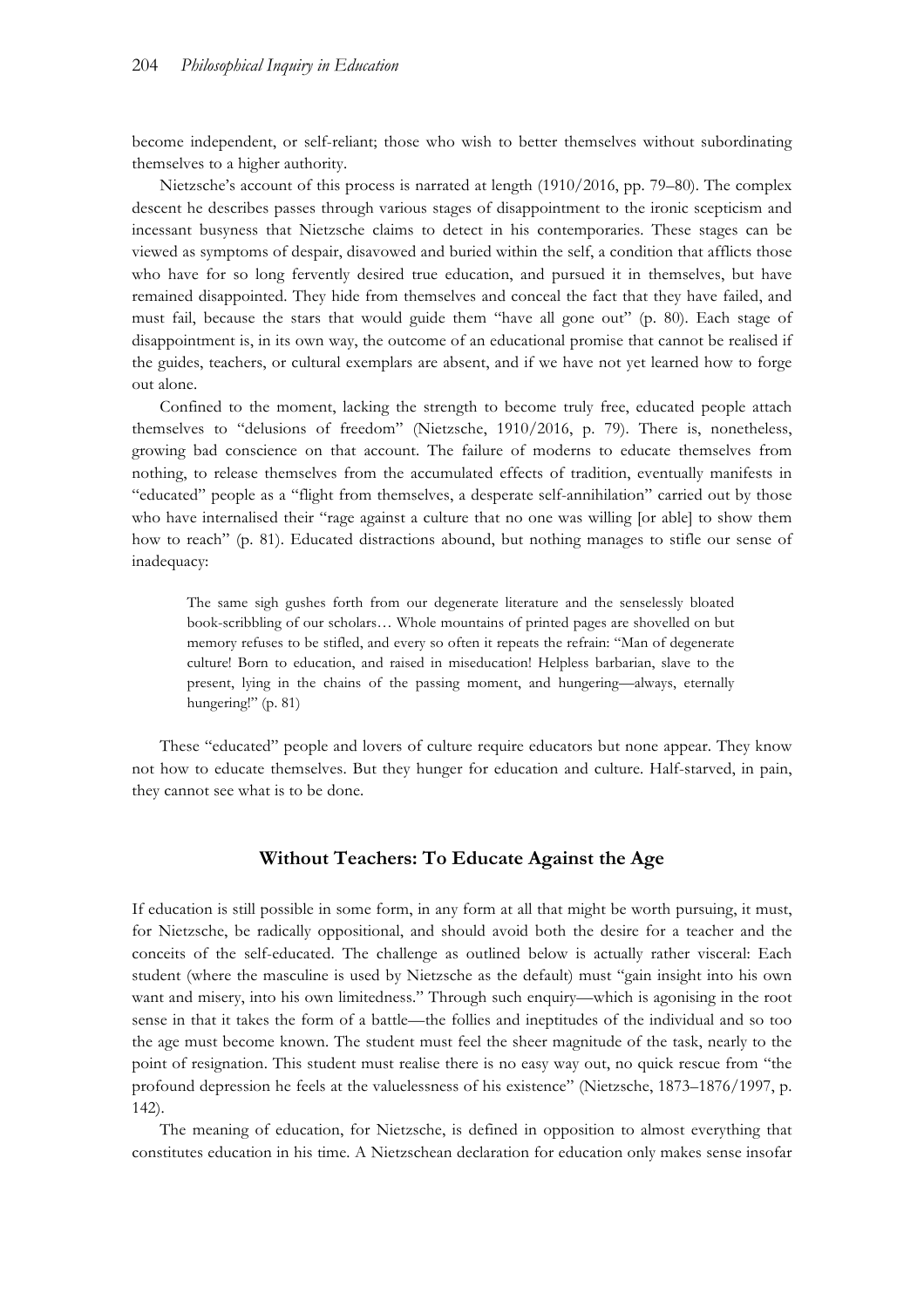as we constitute education so that we "educate ourselves *against* our age" (1873–1876/1997, p. 146). By implication, to the extent that our age remains beholden to the promise of education, we must educate ourselves against education, strange as that may sound. Indeed, in this strange formula is where we might locate Nietzsche's ambiguity regarding the question of education. Almost by definition we will, as educated beings, strain to understand the invitation that is announced here.

One way of interpreting this statement (to educate against our age) is to say that education remains promissory with Nietzsche, and yet the promise is of an entirely different type, with very different consequences. There is no connection between the educational promise of an as yet unrealised good and the expectation that all submit themselves to being its servants. This is how the educational promise typically functions in Western education, where those pursuing it have no choice but to make use of the materials at hand, remaining within the institutions and procedures that define what it means to become educated. This relationship is what makes the educational promise so domesticating in its current form (as I have argued elsewhere; see Allen, 2017). Committing us to a process of never-ending labour, it has us defer gratification in a way that makes us more reliant on and subservient to what is given. Dubious situations are put up with as necessary (or at least not fatal) interruptions to the pursuit of higher ends. To the extent we become critical, even cynical of this predicament, ours is a mere cynicism of means, not ends, as Sloterdijk (1988, p. 186) puts it. The ends remain unperturbed. A more radical response by those educating themselves against the age would, one presumes, perturb ends as well as means, as Sloterdijk might say. Or in Nietzschean parlance, those educating themselves against the age must be prepared to "be an enemy" to those they love "and to the institutions which have produced" them. They must prepare themselves to be "for long thought an ally" of powers they abhor, since they will be consistently misread according to those very ends they seek to question (Nietzsche, 1873–1876/1997, p. 153).

Schopenhauer, we are told, did attempt to educate himself against his age. This made him a useful example of what one must attempt, and what one must be prepared to give up. In Schopenhauer's work, Nietzsche claims, we find the effects of that battle; not in his achievements but in the scars it gave him, which is why Schopenhauer viewed through his writings "can be used as a mirror of his age." Through Schopenhauer, "we possess the advantage of really *knowing* this age," Nietzsche continues. We should not find fault in Schopenhauer as if that were an argument against his importance as a teacher. We should seek out his faults and learn from them, admiring Schopenhauer precisely because of his faults, precisely because he made himself so susceptible. As Nietzsche puts it, it is "not due to a fault in the mirror if everything time-bound in his age appears as a disfiguring illness, as thin and pale, as enervated and hollow eyed, as the recognisable sufferings" of Schopenhauer's philosophy, of his attempt to stand apart, and his "untimeliness" (1873–1876/1997, p. 146). Schopenhauer's disfigurement was an achievement, and so too was Nietzsche's, we are tempted to infer. This approach seems to endorse a relation between student and educator that is entirely different to that relationship which is usually encouraged, where the success of education is somehow reliant on the goodness, benevolent intent, commitment to truth, or moral wisdom of the educator. Instead it implies that the student would do better to look to the educator for faults and symptoms, not examples of good practice or moral guidance. The example your educator sets is not that of the moral exemplar, or even that of the accomplished philosopher, but that of one sick with the problems of the age.

To educate ourselves against our age is a disturbing prospect, Nietzsche admits, and we should become disturbed, because this disturbance is a prerequisite for transformation. But it should not take the form of an outburst. Our refusal must be as measured and disciplined as it is forceful, directed against the world outside as much as it is reflected within: to educate against the age is also to educate against oneself. The student can overcome the present only "by overcoming the present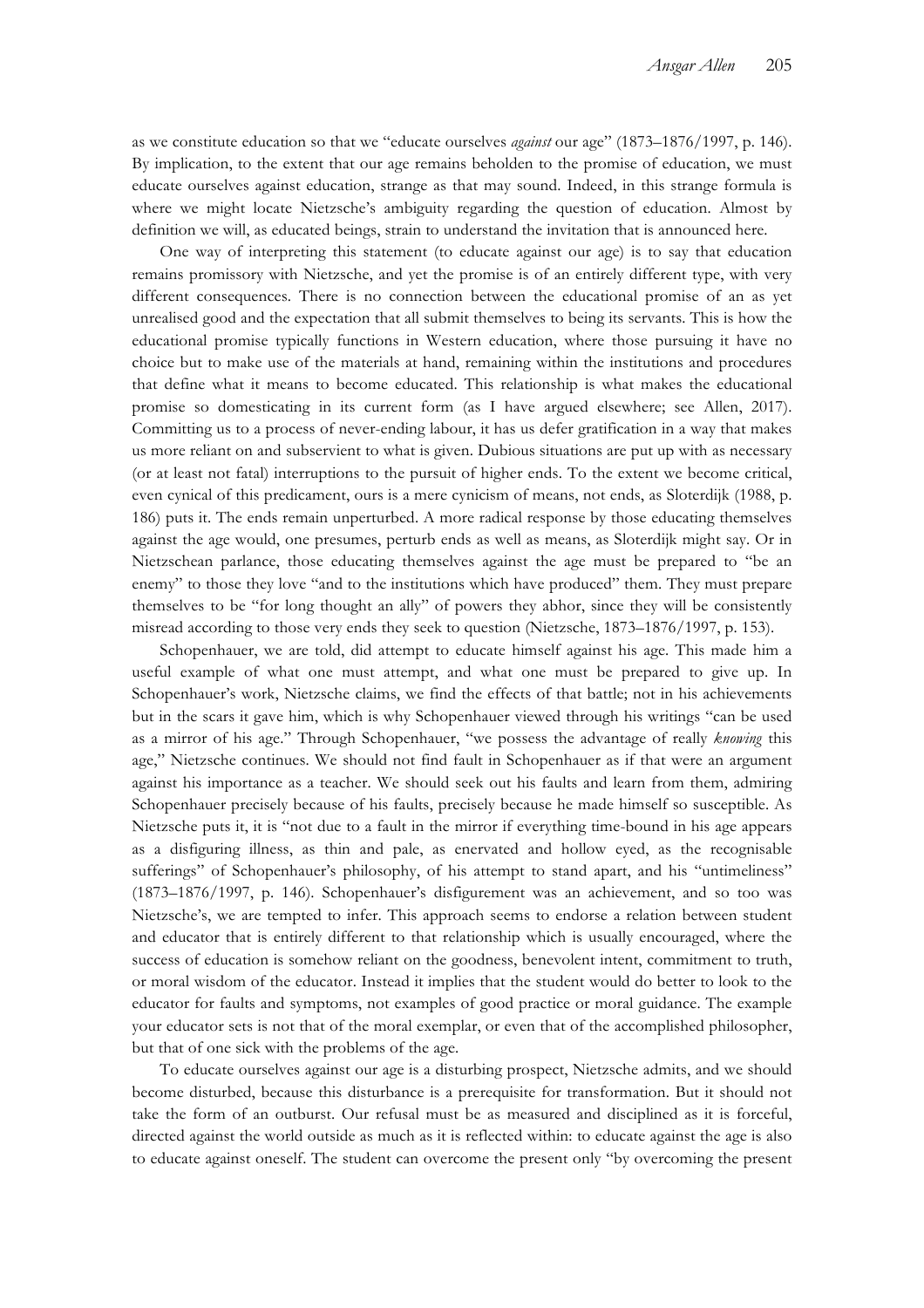in himself" and "must deliberately under-assess" the present, since we are given to overestimate its merits (1873–1876/1997, p. 145). For guidance, Nietzsche repeats, we look to "the Schopenhauerean image of man," where this figure *"voluntarily takes upon himself the suffering involved in being truthful.*" He seeks the "complete overturning and conversion of his being." His anger is so unusual, and his suffering so uncharacteristic, that he will be misunderstood by his contemporaries. Each truth he utters, each "utterance of truth" he makes, "seems to other men a discharge of malice" (p. 152, emphasis in original). They fail to see how much must be negated if we are to be educated, truly educated, so as to travel beyond our current predicament.

Here we encounter again Nietzsche's growing suspicion of the idea that one must depend upon another for guidance or nourishment in the form of an exemplar or goal to work towards. The educator should instead be approached as a symptom of failure and decline, and in rare cases (such as Schopenhauer) as a sign of how one might struggle against and within such a context of decline at great personal risk and disfigurement. This educator is recognised as a "fellow sufferer" (1873– 1876/1997, p. 143), which is how Nietzsche approached Schopenhauer, by seeing in him both the sickness of his age and the possibility of doing battle with it. The greatest educators are, according to this logic, the greatest sufferers, since they suffer "from the deficiencies of the age more acutely" than most (p. 145). They will bear the worst scars, and will perhaps seem more ill than any other person with the sickness of our time.

This vision is almost ascetic in its glorification of self-mortification, in its subjugation of the present to a higher purpose, in its determination to rescue us by applying redoubled attention to the extent of our sickness; it appears Christian to the extreme. But in the last analysis, this student's commitment is to suffer from life so as to become better aware of it. The student realises that he (or she) is otherwise "in danger of being cheated out of himself," distracted from asking painful questions: "why do I live? what lesson do I have to learn from life? how have I become what I am and why do I suffer from being what I am?" (Nietzsche, 1873–1876/1997, p. 154). In answer to the question "To what end do you live?" the model student, which is the worst kind of student, replies with pride: "*To become* a good citizen, or scholar, or statesman" (p. 155). But this answer only evades the question by deferring to the protocols of the day. Those answering in this way remain trapped by objectives they cannot attain, properly define, question or overcome.

Those educating themselves against the age must undermine our most basic conceit: the idea that modern man offers the best standard of judgement. The student must come to know that, as the unfortunate product of modernity, he (or she) "is his first sacrifice" to himself. This student will gain strength from "forgetting" or overcoming the self, not in labouring for some Christian hereafter, or secular replacement, which must always be a projection from our present, and hence conceit (Nietzsche, 1873–1876/1997, p. 155). Unlike his or her contemporaries, who must believe for the sake of their conception of education that the educational promise will one day deliver, and as such is something worth striving for; the student who educates themself against the age knows that the educational promise is unrealisable by design and malicious in its effects. As an unrealisable objective, it manages to inspire ceaseless activity, endless labour in pursuit of an educational good that will never become manifested. It is a projection designed to distract us from our enslavement to it. Those who educate themselves against the age will seek to overcome the projections of their contemporaries, their promises to themselves, by stepping outside the promised space of education.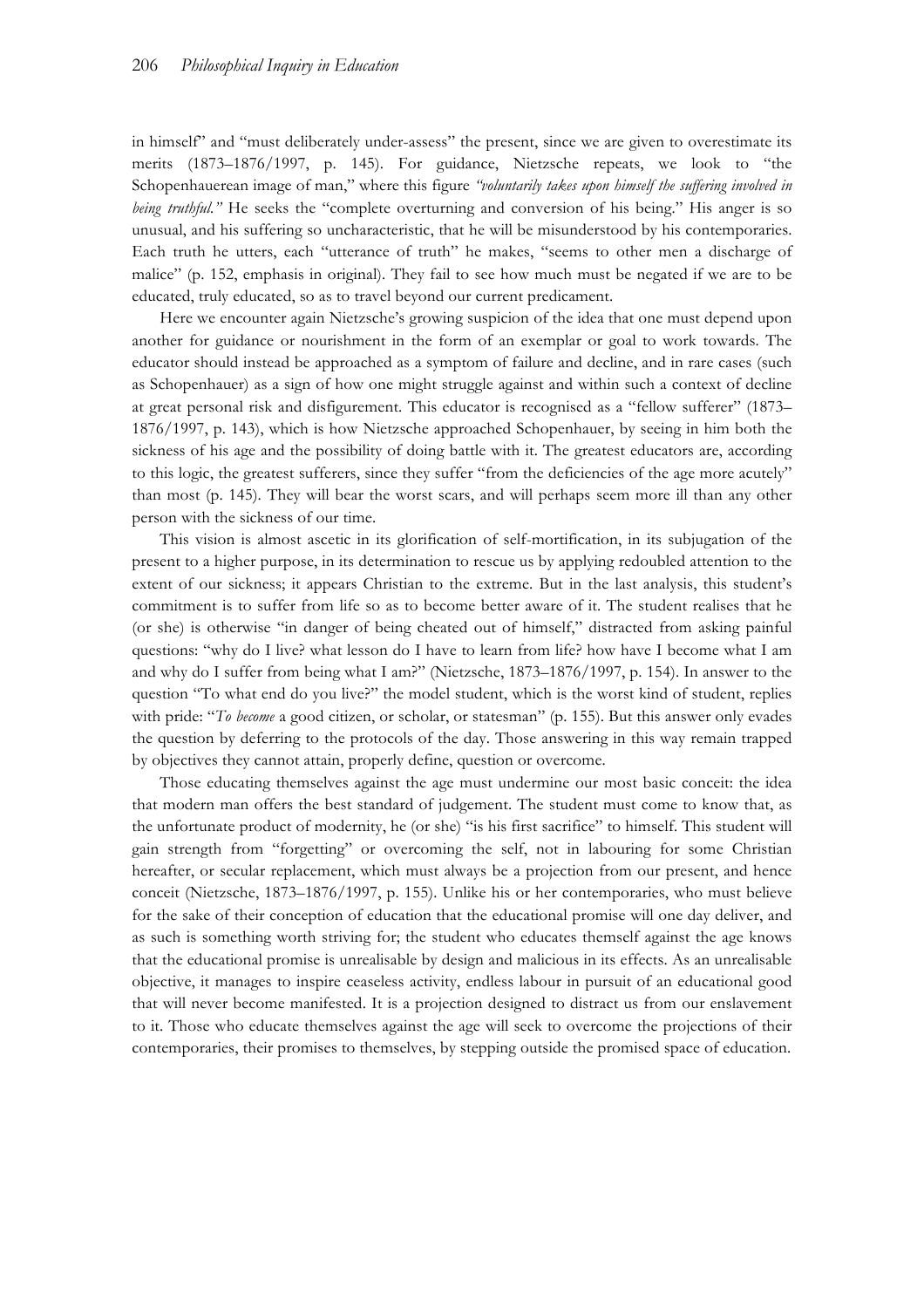## **The Educator's Last Lesson: To Function as a Symptom**

Nietzsche's formula, *to educate against the age*, is a beguiling idea. It is also still a promise of sorts. To his credit, Nietzsche recognises its promissory nature: Could this be, he suggests, just another "intoxicating vision granted us only for moments at a time, and then leaving us all the more painfully in the lurch and prey to an even deeper dissatisfaction"? Intoxication and nausea, a little light and then so much darkness—is that all we can expect? Can Nietzsche, as he says, "demonstrate that this ideal *educates*"? (1873–1876/1997, p. 156, emphasis in original)

There are obvious dangers: Are we not at risk of living so discontentedly that we become, as Nietzsche puts it, "uncertain of how to act and therefore daily more feeble and unfruitful"? (1873– 1876/1997, p. 156) Who can survive such global discontent and yet remain committed to their own existence? Surely an institution of some kind is necessary for the otherwise solitary wanderer to ensure those pursuing a "true education" (of a Nietzschean sort) do not "die from premature exhaustion or even become alienated from their great task" (p. 176). At this point Nietzsche concedes that his work is hardly begun. He recommends that the first thing a student will require is "rugged and inflexible manliness" (p. 180), but this hardly helps his case.

Nietzsche recognises that he risks launching us upon another metaphysical cycle of intoxication and disappointment "as old as ideals themselves" (1873–1876/1997, p. 156), as a result of which we are constantly thrown back on our inadequacies (as things to fear, rather than the stuff of life). When we reflect, when we pause for a moment and take the measure of our existence, there is the horrible realisation that "we are not the mankind towards which all nature presses for its redemption" (p. 159). We realise that "we can contribute nothing to the production of the man of redemption: that is why we *hate* ourselves as we usually are, and it is this hatred which is at the root of that pessimism which Schopenhauer had again to teach our age" (p. 161). Hoping that a great redeemer might save us, we find ourselves lying in wait, prone to paralysis and despair.

Nietzsche recognises how we are trapped by the idea of redemption, by the hope of redeeming man, or at least redeeming the moment as a substitute. We are trapped, Nietzsche argues, because redemption is near impossible from our current predicament (culture is too broken), and because the desire for redemption as it is conventionally felt is itself already set up to cause disappointment (as a metaphysical object that is unrealisable by definition). The educator certainly will not redeem us, at least not as a well-meaning guide to better things.

Are there any other redeemers? Yes, apparently. At times, Nietzsche falls for what he elsewhere suspects, and so we are told that there may still come to existence "those true *men, those who are no longer animal, the philosophers, artists and saints"* (1873–1876/1997, p. 159, emphasis in original). But this risks becoming nothing more than wish-fulfilment, or self-consolation, as Nietzsche admits in his Preface to *Human, All Too Human,* quoted above. And besides, who would recognise those "true men" if they did arrive? Instead, Nietzsche gives us a secondary task as we wait, and this task appears crucial to understanding his conception of education: "[I]n the meantime we have our task and our circle of duties," he writes, as we "unwearyingly combat that which would deprive *us* of the supreme fulfilment of our existence," which is not to become saints, since that is beyond us, but to become "Schopenhauerean men ourselves" (p. 161).

It would seem that even an immoralist of Nietzsche's stature—able to mount such a brazen critique of everything that counts for education in modernity—is unable to negate education without also affirming it in some form. And in doing so he gives us a more immediate and achievable aim. For the author of the *Untimely Meditations,* a conception of education as access to higher culture persists; it is embodied in his vision of the occasional genius or saint. But this great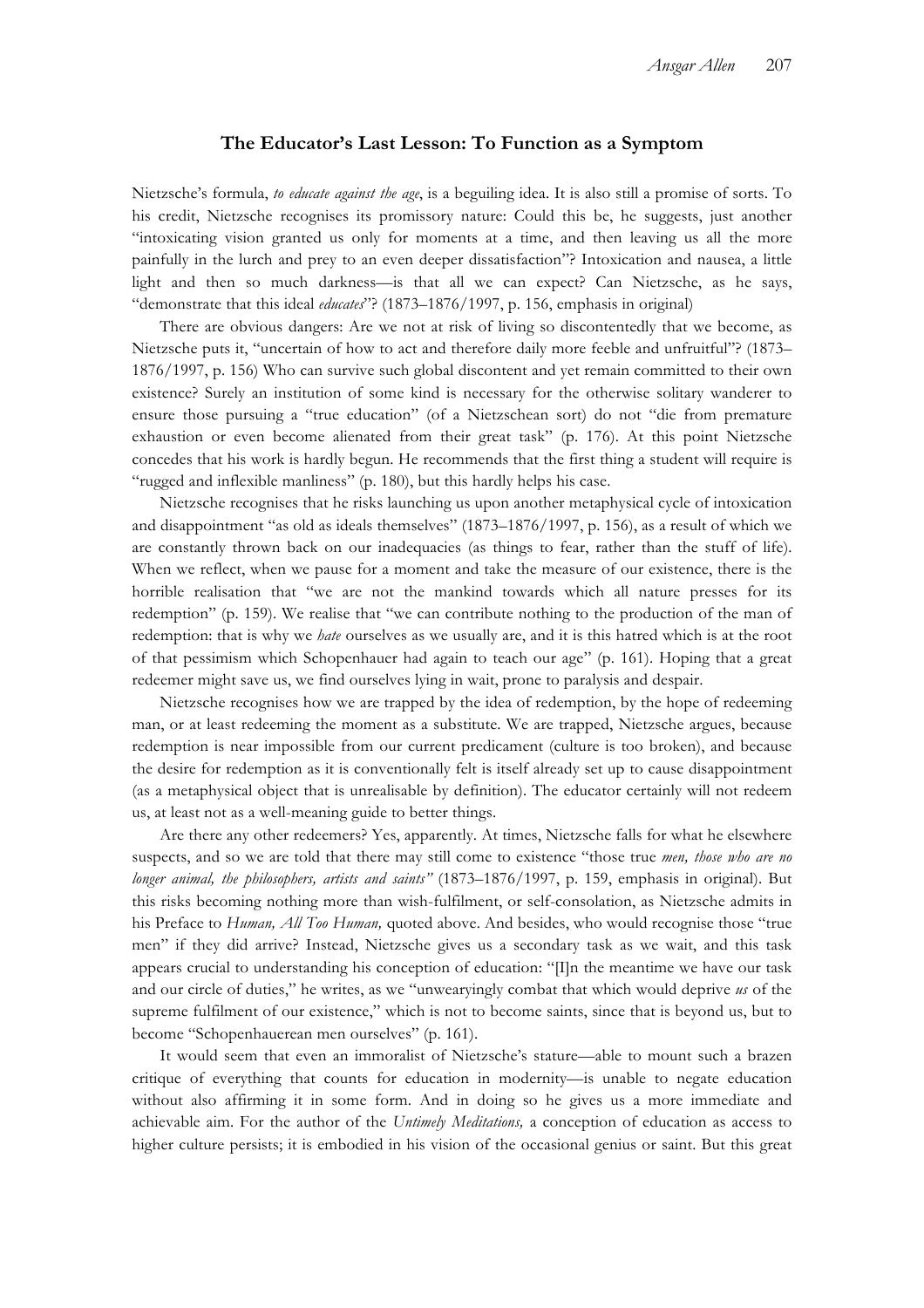redeemer is so occasional that its recurrence cannot be relied upon. In this context, Nietzsche turns to Schopenhauer. He does not hold Schopenhauer aloft as if he were himself one of the saints or great redeemers we have been waiting for. Indeed, Schopenhauer's residual philosophy is not worth following, as Nietzsche indicates by giving it scant regard. Only Schopenhauer's awkward example is worth emulating. As his teacher, Schopenhauer showed how much Nietzsche would have to suffer for his philosophy if that philosophy was to succeed in overcoming everything that is to be educated against. This seems to be the nub of Nietzsche's argument against education (as it is commonly conceived) and against educated people (as they are commonly manifested): they will not entertain the suggestion that they themselves may be part of the problem—a problem against which Nietzsche mobilises the activity of a philosopher, a Nietzschean philosopher-educator, who does not learn primarily from books, because that leads to scholarly distraction, nor from others in a way that defers to their point of view. Rather, "most of the instruction he receives he has to acquire out of himself" and his own suffering for truth (1873–1876/1997, p. 181). This is where the work of education begins, Nietzsche argues, closer to home, often too close for comfort. The student inspects the educator, and the student inspects the self for signs of disease, for manifestations of the problems of the age. These are the problems the student must bring to full expression, as one is said to sweat out a fever by encouraging its symptoms. The student looks to the self for symptoms of illness and, refusing palliative care, suffers them in order to discover just how ravaged we are. This does not deliver the student into a despairing or melancholic state—it stimulates the student, who now realises the extent to which we must ourselves be "revolutionized before a revolution could take place" (p. 140).

#### **References**

- Allen, A. (2017). *The cynical educator.* Leicester, United Kingdom: Mayfly.
- Beckett, S. (1986). *Waiting for Godot.* London, United Kingdom: Faber and Faber. (Original work published 1956)
- Bingham, C. (2001). What Friedrich Nietzsche cannot stand about education: Toward a pedagogy of self-reformulation. *Educational Theory, 51*(3), 337–352.
- Fennell, J. (2005). Nietzsche contra "self-reformulation". *Studies in Philosophy and Education, 24*(2), 85–111.
- Heidegger, M. (2002). Nietzsche's word: "God is dead". In J. Young & K. Haynes (Eds.), *Off the beaten track* (pp. 157–199)*.* Cambridge, United Kingdom: Cambridge University Press. (Original work published 1943)
- Hillesheim, J. W. (1986). Suffering and self-cultivation: The case of Nietzsche. *Educational Theory, 36*(2), 171–178.
- Jonas, M. (2009). A (r)evaluation of Nietzsche's anti-democratic pedagogy: The Overman, Perspectivism, and Self-Overcoming. *Studies in Philosophy and Education, 28*(2), 153–169.
- Jonas, M. (2013). Overcoming *ressentiment*: Nietzsche's education for an aesthetic aristocracy. *History of Political Thought, 34*(4), 669–701.
- Jonas, M. (2016). Advancing equality and individual excellence: The case of Nietzsche's "Schopenhauer as educator"*. History of Philosophy Quarterly, 33*(2), 173–192.
- Joosten, H. (2013). Learning and teaching in uncertain times: A Nietzschean approach in professional higher education. *Journal of Philosophy of Education, 47*(4), 548–563.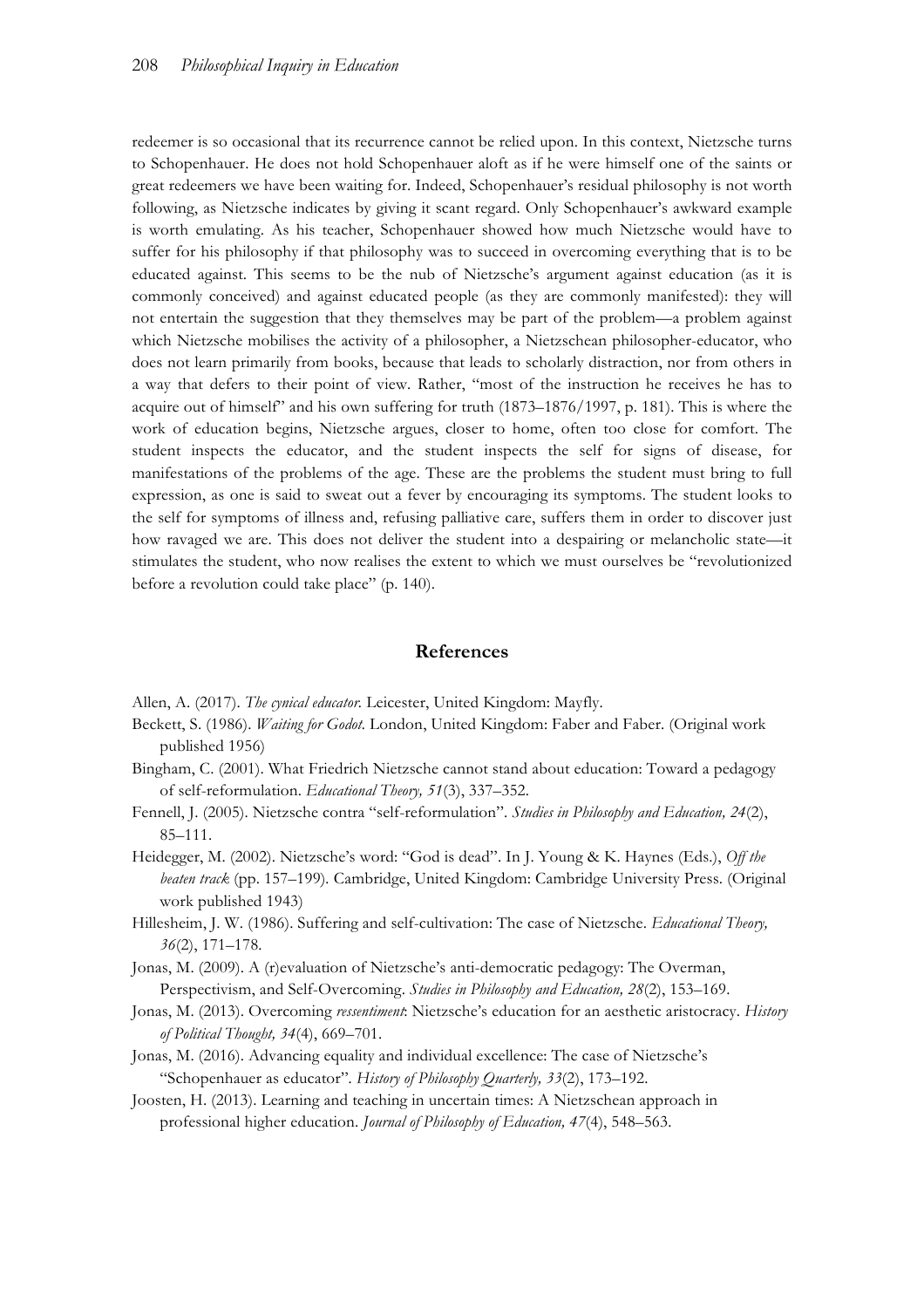- Joosten, H. (2015). Excellence for all: A Nietzschean-inspired approach to professional higher education. *Educational Philosophy and Theory, 47*(13–14), 1516–1528.
- Knights, B. (1978). *The idea of the clerisy in the nineteenth century.* Cambridge, United Kingdom: Cambridge University Press.
- Nietzsche, F. (1968). *The will to power* (W. Kaufmann & R. J. Hollingdale, Trans.)*.* New York, NY: Vintage. (Original work published 1906)
- Nietzsche, F. (1974). *The gay science: With a prelude in rhymes* (W. Kaufmann, Trans.). New York, NY: Vintage. (Original work published 1887)
- Nietzsche, F. (1996). *Selected letters of Friedrich Nietzsche* (C. Middleton, Trans.)*.* Indianapolis, IN: Hackett Publishing Company.
- Nietzsche, F. (1997). *Untimely meditations* (R. J. Hollingdale, Trans.)*.* Cambridge, United Kingdom: Cambridge University Press. (Original work published 1873–1876)
- Nietzsche, F. (2003). *The birth of tragedy* (S. Whiteside, Trans.)*.* London, United Kingdom: Penguin. (Original work published 1872)
- Nietzsche, F. (2004a). *Ecce homo: How one becomes what one is* (R. J. Hollingdale, Trans.)*.* London, United Kingdom: Penguin. (Original work published 1908)
- Nietzsche, F. (2004b). *Human, all too human* (S. Lehmann, Trans.)*.* London, United Kingdom: Penguin. (Original work published 1878)
- Nietzsche, F. (2008). *Thus spoke Zarathustra: A book for everyone and nobody* (G. Parkes, Trans.)*.*  Oxford, United Kingdom: Oxford University Press. (Original work published 1883–1891)
- Nietzsche, F. (2016). *Anti-education: On the future of our educational institutions.* New York, NY: New York Review of Books. (Original work published in English translation 1910)
- Peters, M., Marshall, J., & Smeyers, P. (Eds.). (2001). *Nietzsche's legacy for education: Past and present values.* Westport, CT: Bergin & Garvey.
- Porter, J. I. (2000). *The invention of Dionysus: An essay on the birth of tragedy.* Stanford, CA: Stanford University Press.
- Ramaekers, S. (2001). Teaching to lie and obey: Nietzsche on education. *Journal of Philosophy of Education, 35*(2), 255–268.
- Rosenow, E. (1989). Nietzsche's educational dynamite. *Educational Theory, 39*(4), 307–316.
- Rosenow, E. (2000). Nietzsche's educational legacy: Reflections on interpretations of a controversial philosopher. *Journal of Philosophy of Education*, *34*(4) 673–685.
- Rosenow, E. (2004). Nietzsche's educational legacy revisited: Review essay. *Studies in Philosophy and Education, 23*(2), 189–202.
- Sloterdijk, P. (1988). *Critique of cynical reason* (M. Eldred, Trans.)*.* Minneapolis: University of Minnesota Press.
- Steel, S. (2014). On the need for Dionysian education in schools today. *Educational Theory, 64*(2), 123–141.
- Yacek, D. W. (2014a). Going to school with Friedrich Nietzsche: The self in service of noble culture. *Studies in Philosophy and Education, 33*(4), 391–411.
- Yacek, D. W. (2014b). Learning to see with different eyes: A Nietzschean challenge to multicultural dialogue. *Educational Theory, 64*(2), 99–121.
- Young, J. (2010). *Friedrich Nietzsche: A philosophical biography.* Cambridge, United Kingdom: Cambridge University Press.
- Young, J. (Ed.). (2014). *Individual and community in Nietzsche's philosophy.* Cambridge, United Kingdom: Cambridge University Press.